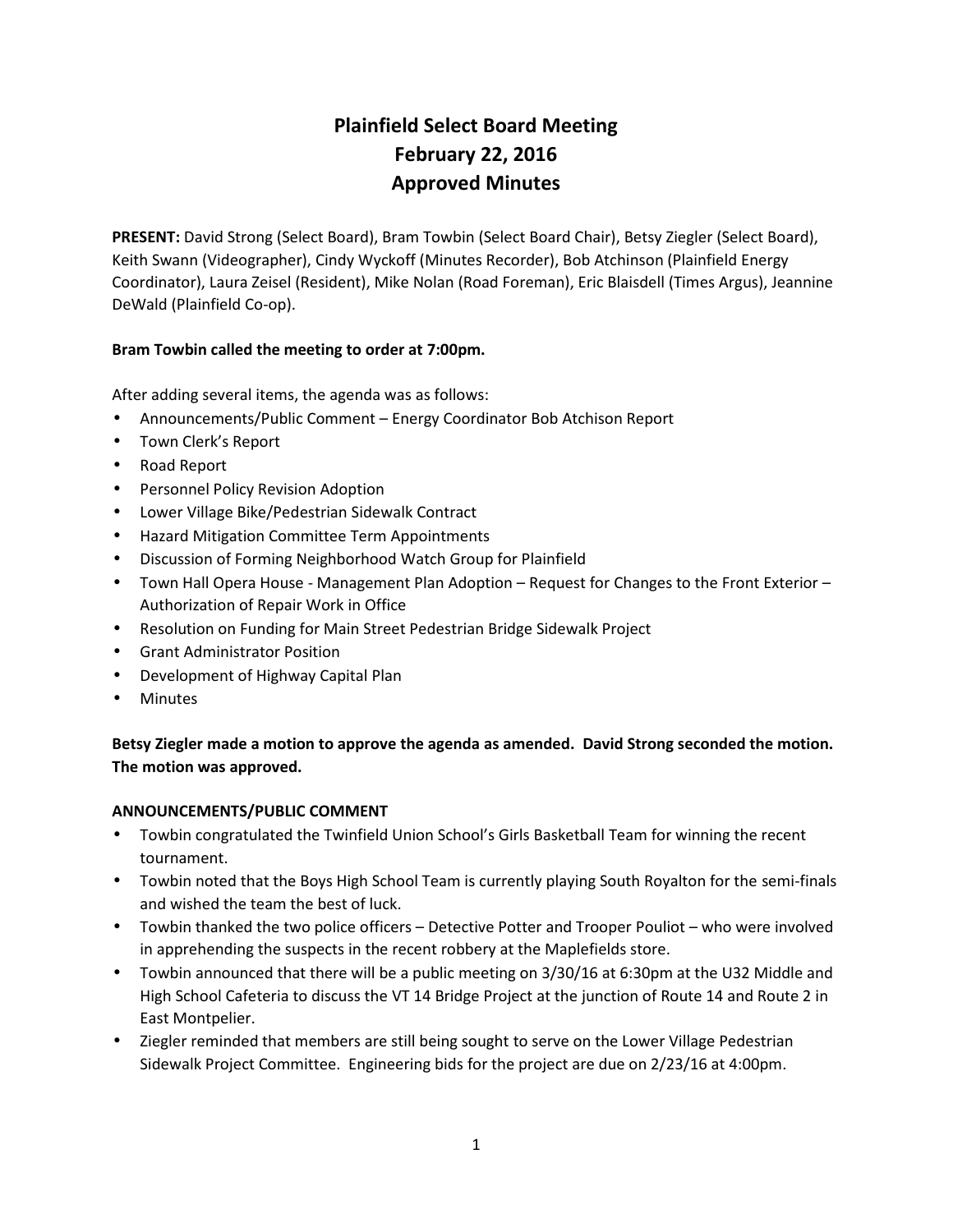- Strong noted that a meeting will be held on 2/24/16 at 1:00pm at the Town Hall Opera House regarding the Agency of Commerce and Community Development's (ACCD's) Village Center Designation Program in reference to the former hardware store property and the Plainfield Inn. Richard Amore from ACCD will present on the program's benefits and eligibility requirements for commercial property owners in the designated area to receive tax credits and other incentives to support building improvements, and tours of the two properties will follow. Strong noted the meeting as a first step in developing a strategy for revitalization. The Select Board agreed to warn the meeting since at least two Select Board members would be in attendance.
- Resident Laura Zeisel, stating her support of small-town democracy in action and how well the Plainfield Select Board practices it, mentioned that it was spouse's David Strong's last meeting as member of the Select Board. Noting how Strong had frequently missed dessert in order to attend meetings, she presented a jar of candy for the group to share.
- Plainfield Energy Coordinator Bob Atchinson updated on the Electric Vehicle Charging Station, reporting that it has been wired and metered. Yet to be done is installing a small cash box, hanging signs, and painting stripes on the parking spot, but hopes to have the first two items completed by Town Meeting Day on 3/1/16. He reported that the project is currently under-budget, with available funds to pay for the signs and pavement striping. Road Foreman Mike Nolan offered equipment and paint from his department to do the striping. Atchinson stated that he would like to hold a commissioning ceremony, possibly on the afternoon of Town Meeting Day, to officially launch use of the charging station.
- Atchinson reported on municipal lighting, stating that there are three lamps that are not working, one on Route 214 by Goddard College, and two on Towne Avenue. Green Mountain Power has offered the labor to replace the lamps at no cost under the maintenance agreement if the Town provides the lamps. Once the cost of the lamps is determined, the Select Board will have a follow up discussion at its next regular meeting.

## **TOWN CLERK'S REPORT**

- Town Clerk Linda Wells reminded that Town Meeting Day is next week. Polls will be open from 9:00am to 7:00pm and Town Meeting will begin at 10:00am. Absentee ballots are available upon request by calling or stopping by the Town Office. One can still register to vote until 5:00pm on 2/24/16 at the Town Office or online via the Vermont Secretary of State's website at www.sec.state.vt.us.
- Wells reported that the Vermont Council on Aging had missed the deadlines for applying for funding from the Town through both the Social Concerns Committee's recommendation process and the subsequent petition process. Ziegler suggested the possibility of making an amendment during discussion of Article 6 at Town Meeting. Towbin noted that while anyone can raise an issue from the floor during the meeting, opening it up for this organization would mean opening it up for others, diminishing the function of the Social Concerns Committee and petition process.
- Wells presented five resumes submitted for the Community Resiliency Project Coordinator position. The Select Board will review the submissions and discuss them at the 2/24/16 special meeting.
- Towbin congratulated Wells on her work on getting out the *Town of Plainfield's 218th Annual Report* for 2015. Wells noted that those who didn't receive one can pick up a copy at the Town Office.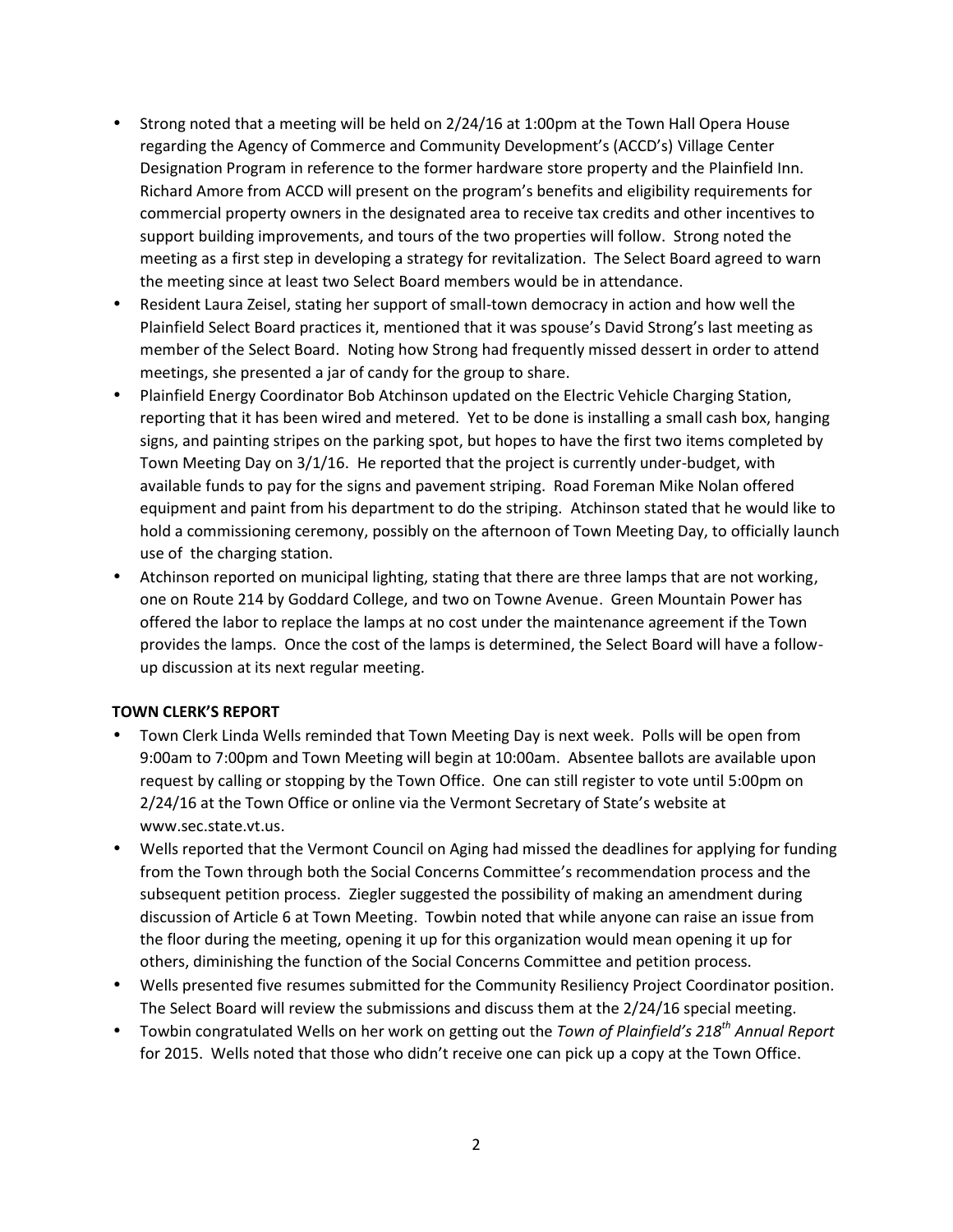## **ROAD REPORT**

- Towbin provided background on an issue with the company that the Town is under contract with for the next year and a half to supply uniforms to the Road Crew, stating his dissatisfaction with recent cost increases, communications, and the unfortunate way that the company conducts business. Wells noted that she had also received a letter from the company stating there would be an increase in the rug service for the Town Office beginning with the next delivery.
- Road Foreman Mike Nolan reported that things are generally going well in the department. The Road Crew is trying to smooth roads made rough by the freezing and thawing cycle, but is limited due to the wear and tear on the road grader. The Crew has also been doing a lot of brush cutting and working on frozen culverts, the latter of which they need to address the worst of before the heavy rain that is expected later in the week.
- Wells reported that she believes the Vermont State Emergency Funds can be used for repairs to the dislodged blocks in the river at the base of Cameron Road, which was incurred by flood damage, and recommended that the Select Board meet to discuss this and other priorities prior to the application due date of 4/1/16.
- Nolan reported that the WIFI hookup at the Town Garage is scheduled for tomorrow, the installation of which will help with the electronic tracking of the Road Crew's work activities. Towbin noted that once everything is functional, the Select Board should regularly review the information at its meetings. Wells will also begin forwarding road- and highway-related emails so that Nolan is directly aware of grant opportunities.
- Strong noted that there has not yet been a lot of overtime this year as compared to last due to the relative lack of snow to date.

## **PERSONNEL POLICY REVISION ADOPTION**

 Strong noted the general acceptance of the revised personnel policy among employees, recommending its adoption with the following amendment. On page 21 under the heading Limited Term Appointment, Strong, in consultation with Wells, proposed limiting the appointment period to six months without the option of renewal and deeming such appointees ineligible for regular employee benefits. The proposed revised language would read as follows: *Limited Term Appointment: A limited term appointment is made when a special project requires the addition of employees for a specific term or to fill a position of an employee on a leave of absence. Such appointment shall be for a period not to exceed six (6) months. Salary or wages are within the established range for the position. Such employees shall not be eligible for regular employee benefits.* After noting other changes that had been made and reviewed earlier in the revision process, **Strong made a motion to adopt the Revised Personnel Policy as amended. Ziegler seconded the motion. The motion was approved.**

## **LOWER VILLAGE BIKE/PEDESTRIAN SIDEWALK CONTRACT**

 Towbin noted the grant money available to study a sidewalk that would complete the loop in the Lower Village. Discussion followed on various residents living in the Village that may be interested in joining the committee.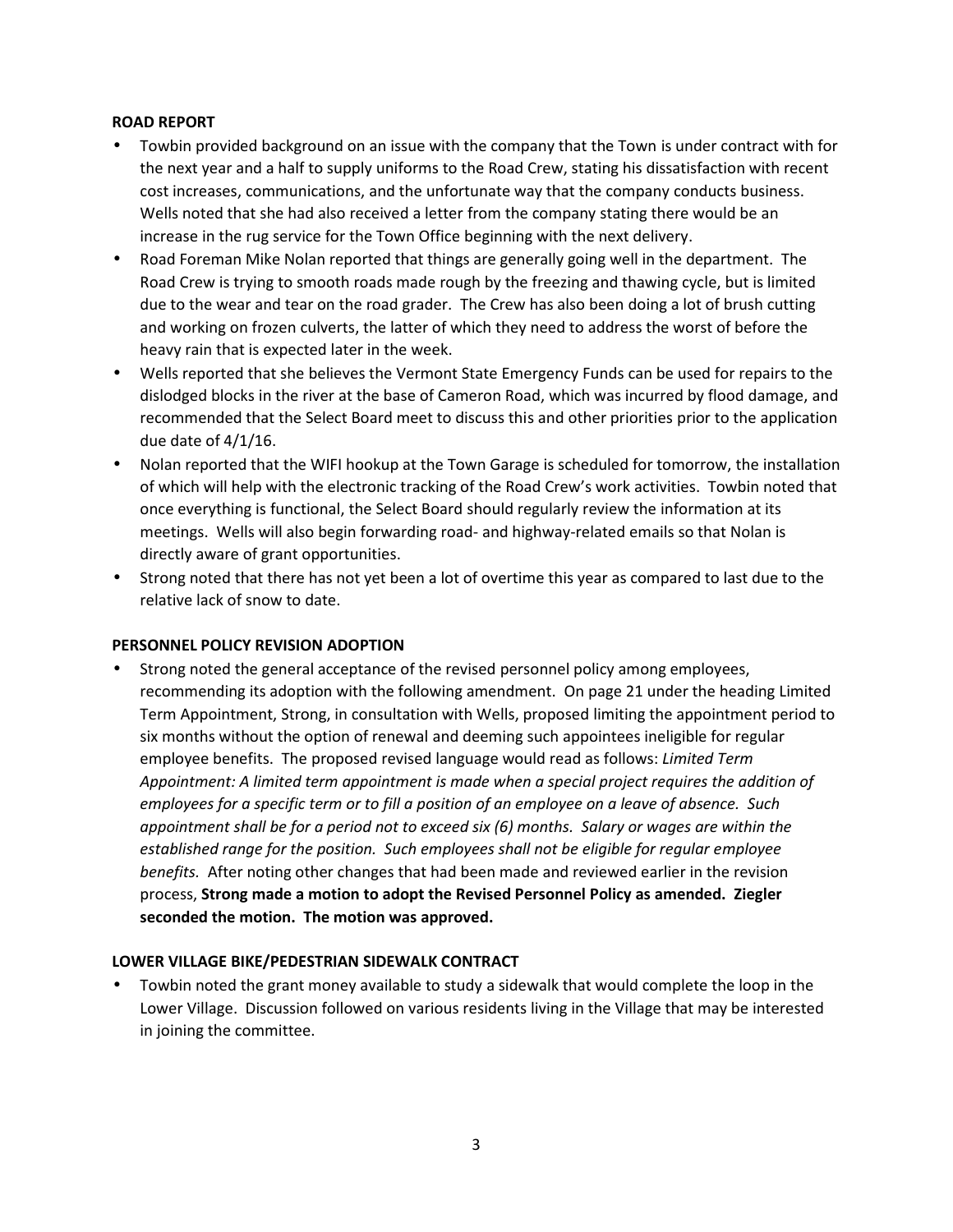## **HAZARD MITIGATION COMMITTEE TERM APPOINTMENTS**

- Towbin announced that the Hazard Mitigation Committee, which replaced the Flood Advisory Committee, met and agreed to stagger the terms of the new appointees as follows: George Springston – one year; Bram Towbin – two years; Theresa Bienz – one year; Yoko Kishishita – two years; Dan Gadd – one year; and Michael Billingsley – two years. **Strong made a motion to appoint the above-mentioned individuals to the terms indicated. Ziegler seconded the motion. The motion was approved.** Towbin noted that there is another opening on the committee if anyone is interested in joining. Towbin also announced that information will be available at Town Meeting on a training being organized by Rob Bridges for Red Cross and shelter workers.
- Strong asked about the Hazard Mitigation Committee's opinion on the woody debris problem on the Great Brook above Fowler Road. Towbin reported that while there has been no official findings, the initial feeling was that while there could be a threat to the road warranting the Town's intervention to correct the situation, there should be a proper survey conducted to reconcile the current disagreement between the property owners regarding land ownership. Towbin explained that a surveyor needs to actually mark boundaries and a lawyer then needs to certify it for the survey to have standing.
- Strong suggested that when the Select Board structures a team to work with the soon-to-be-hired Community Resiliency Project Coordinator, it appoint one or two members from the Hazard Mitigation Committee. It was decided that the applicants' submissions would be reviewed first before engaging members of the Hazard Mitigation Committee. Ziegler suggested that those chosen for the Community Resiliency Committee be good group participants that will contribute in a positive way.

## **FLEET PERMIT REQUESTS**

 Ziegler presented the names of three companies requesting approval of fleet permits: United Natural Foods, Inc., Pike Industries, Inc., and Hillcrest Trucking/Chris Barkyoumb. **Ziegler made a motion to approve all three fleet permit requests. Towbin seconded the motion. The motion was approved.**

## **DISCUSSION OF FORMING NEIGHBORHOOD WATCH GROUP FOR PLAINFIELD**

 Noting that numerous residents who had expressed both interest and concerns regarding the formation of a Neighborhood Watch Group in Plainfield were not present (presumably due to an important high school basketball game currently being played), the Select Board decided to announce the topic at Town Meeting where interest could be gauged and followed up on with a meeting to allow for a fuller discussion that would include varying viewpoints. Discussion followed on the role of the State Police in assisting a community in forming such an entity and the existence of the current Neighborhood Watch Group on Maple Hill in Marshfield. Towbin will call someone in Marshfield to see how they have structured their group and how it is working in that community.

## **TOWN HALL OPERA HOUSE - MANAGEMENT PLAN ADOPTION**

 Following up on the discussion at the last Select Board meeting, Strong mentioned subsequent additions made to the Town Hall Opera House Management Plan. He reviewed the utilization of the facility in 2015, noting its use by the local government for Select Board meetings, public hearings, and committee meetings. It was rented 119 days out of the year, half of which were for rehearsals,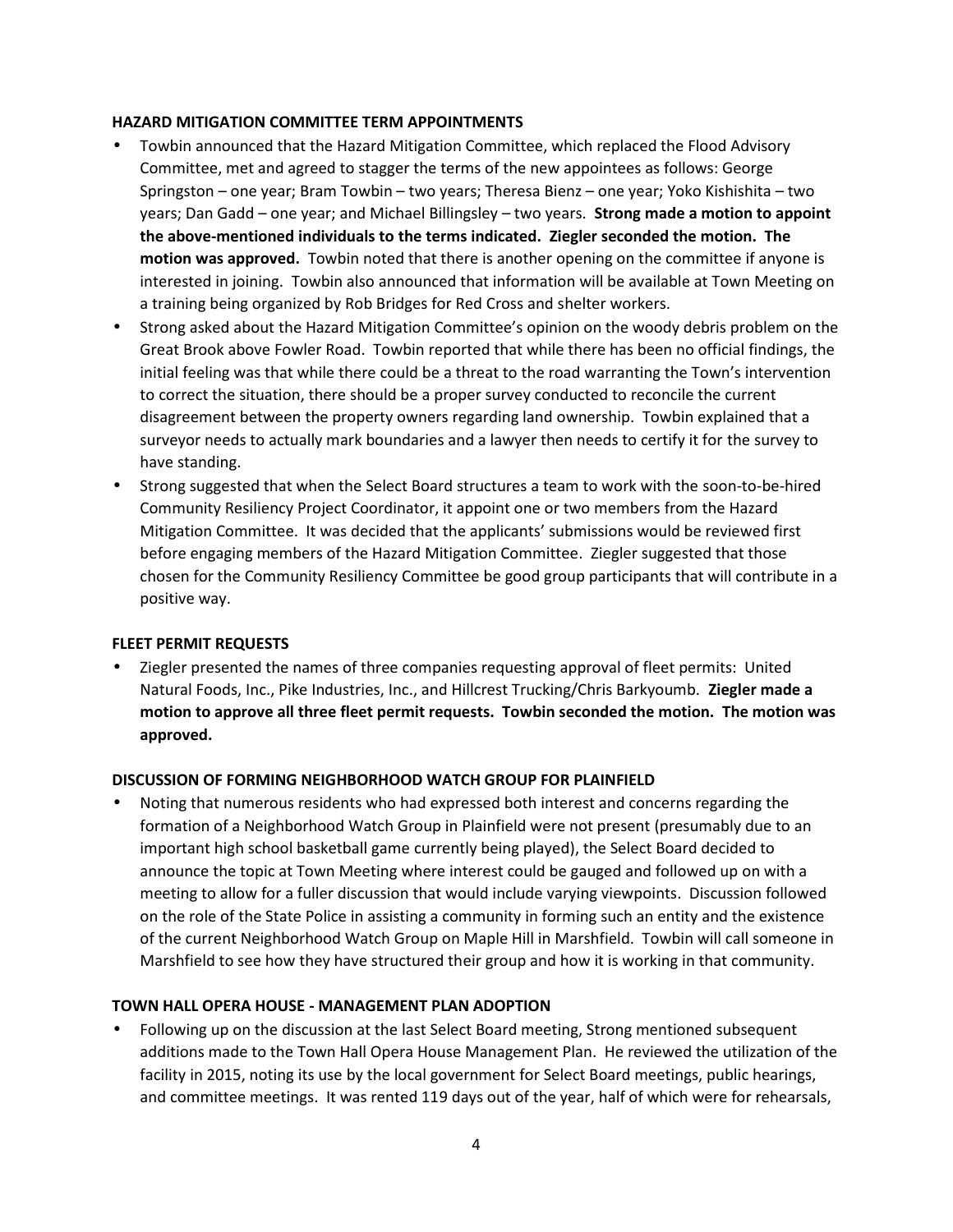private events, and classes. There were 55 public events held, including movies, dances, variety shows, educational programs, meetings, craft fairs, theatrical performances, and concerts. Estimated overall attendance in 2015 was 3,000. The use confirms it as a valuable space for the community and important to keep going. Strong stated that parking is one of the factors limiting the size and number of people attending events, and detailed general theater guidelines for parking for various-sized events. He noted the current number of parking spaces available in the vicinity of the facility and outlined additional potential parking spaces if various options to expand that number are pursued in the future. Strong stated that annual routine maintenance and operations costs total \$16,000: \$4,500 in maintenance and \$11,500 in operations, and that the Select Board's goal is for annual revenue to equal or exceed operations costs (i.e., - \$11,500) by FY2019-20.

 Strong requested that the Select Board entertain a resolution to adopt the plan. Agreeing that the facility is an asset to the community, Ziegler requested clarification on the sources of funding for its operations/capital expenses and noted her concerns about potential options to expand the current parking area across from the facility. After continued discussion, **Ziegler made a motion to formally adopt the Management Plan for the Town Hall Opera House. Towbin seconded the motion. The motion was approved.** Strong noted that the plan calls for it being updated annually.

#### **RESOLUTION ON FUNDING FOR MAIN STREET PEDESTRIAN BRIDGE SIDEWALK PROJECT**

 Towbin noted that the proposed sidewalk will go from the Mill Street Park, include a bridge that crosses the Winooski River, and continue with a new sidewalk going up to the Town Hall Opera House area. Strong stated that the project cost is estimated to be \$392,600. The Town is responsible for 10%, or \$39,360, of the total project cost. \$3,000 has already been allocated in the current FY2015-16 budget and, if approved, \$3,700 will be allocated in FY2016-17. Strong recommended that the remaining balance be covered by an allocation of \$2,660 in the FY2017-18 budget, and the use of up to \$30,000 from the Arch Batchelder Fund. **Strong made a motion to approve the above plan for paying the Town's share of the Bridge Project. Ziegler seconded the motion. The motion was approved.**

## **CONTINUATION OF TOWN HALL OPERA HOUSE DISCUSSION– CHANGES TO FRONT EXTERIOR – AUTHORIZATION OF REPAIR WORK**

- Strong displayed a drawing of the front exterior of the Plainfield Town Hall Opera House showing the location of a proposed deadlight window. Explaining that any changes made to the exterior of the building need to be reviewed by the Preservation Trust of Vermont, Strong requested authorization from the Select Board to submit the proposed exterior change for review by the Preservation Trust of Vermont. After a brief discussion, **Ziegler made a motion to submit the proposed exterior change to the front of the Town Hall Opera House to the Preservation Trust of Vermont for review. Strong seconded the motion. The motion was approved.** Ziegler noted that there is paint peeling off the interior windows upstairs in the main hall that she is concerned may be lead-based and requested that the issue be added to the maintenance plan. Strong noted that there are funds for work on the building that can be reallocated based upon need and suggested that someone who knows about lead-based paint abatement be consulted.
- Strong described what needs to be done to complete the interior work on the building's first level, and requested approval to hire Fitch Builders, which had submitted an estimate of \$2,525. Strong proposed paying for the work with unexpended funds from the budget line item for the Town